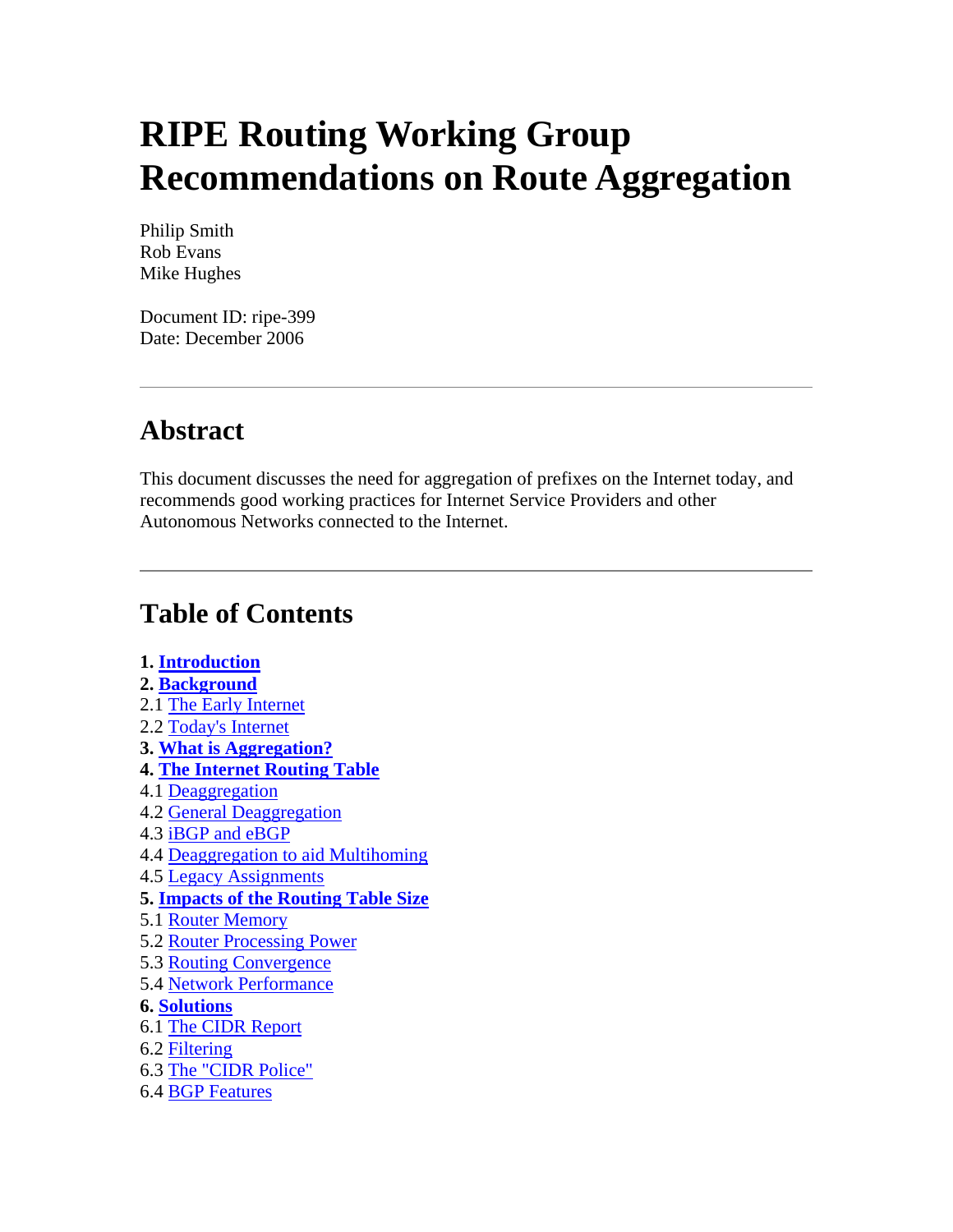| 6.4.1 The NO_EXPORT BGP Community          |
|--------------------------------------------|
| 6.4.2 The NOPEER BGP Community             |
| 6.4.3 The "AS PATHLIMIT:" Attribute        |
| <b>6.4.4 Provider-Specific Communities</b> |
| <b>7. Recommendations</b>                  |
| <b>7.1 Initial Allocations</b>             |
| <b>7.2 Subsequent Allocations</b>          |
| 7.3 Multihoming                            |
| <b>7.4 BGP Enhancements</b>                |
| 7.5 Proxy Aggregation                      |
| 7.6 IP Version 6                           |
| <b>8. Conclusion</b>                       |
| 9. Acknowledgments                         |
| <b>Y.</b> References                       |
| <b>Z. Authors</b>                          |
|                                            |

# **1. Introduction**

The Internet is made up of autonomous networks (usually called Autonomous Systems or AS) interconnected with each other. These autonomous networks will have over time been assigned or allocated address space for use within their own networks, or networks of their customers. This address space is announced to neighbouring autonomous networks. Depending on the business or contractual arrangements between these neighbouring autonomous networks, this address space may or may not announced to the neighbouring autonomous networks of these networks. And so on, across the entire Internet.

The collection of this address space as announced by the organisational entities making up the Internet is known as the Internet Routing Table.

With each AS announcing their address space, and each AS hearing this announcement either directly or indirectly, each end system in the Internet is able to communicate with other end systems, thereby giving the global communications system known as the Internet.

# **2. Background**

As documented in the CIDR Report [\[1](http://test-www.ripe.net/docs/ripe-399.html#Y1#Y1)] and other similar activities, the size of the Internet Routing Table has been of considerable interest to Internet Service Providers and the vendors of Internet routing equipment since the rapid adoption of the Internet as a communications medium in the early 90s.

# **2.1 The Early Internet**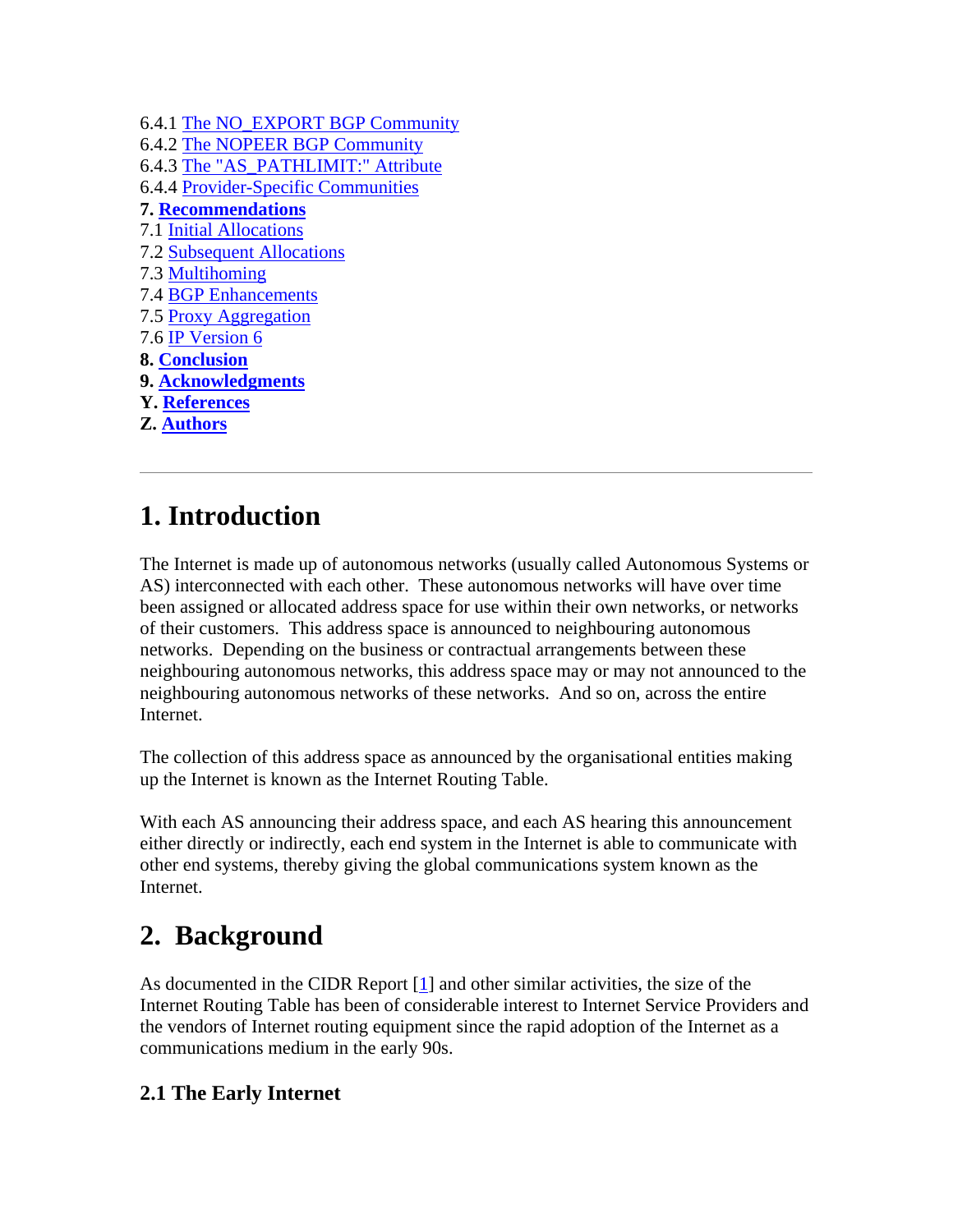In the early Internet, address space assigned to Autonomous Systems and End Sites fitted into three categories: class A, class B, and class C. The Internet Routing Table contained only these three types of addressing, small organisations receiving a class C, medium sized organisations receiving a class B, and large organisations receiving a class A. This was known as classful address assignment, and the routing system associated with it understood the different classes.

A major effort in 1994, saw the Internet start the conversion from using this classful prefix system to using a classless system  $(2]$  and  $[3]$  $[3]$ ). The motivation for this was the rapid depletion of the classful address space, with biggest pressure being on the address space range being used for class B networks (128.0.0.0 to 191.255.0.0).

With the commercialisation of the Internet and prior to the migration to the classless addressing system, organisations which had grown out of their requirements for a single class C network would receive further class C networks, rather than being "upgraded" to a class B network. This was designed to reduce the pressure on the class B address block.

The result of this was that many organisations had a large amount of class C address blocks for their use - or a large number of /24 prefixes, using today's terminology. As part of the migration to the classless routing system, the CIDR Report's original motivation was to encourage network operators to merge their contiguous /24 prefixes into a single larger announcement. This activity is called aggregation and will be explained in detail in subsequent sections.

The CIDR Report was quite successful in encouraging aggregation. The weekly public email to Operations mailing lists helped point out those ISPs who were making efforts at aggregating their announcements to the Internet. The results of this peer pressure are visible in the early stages of the graphs available on the CIDR Report website ([[1\]](http://test-www.ripe.net/docs/ripe-399.html#Y1#Y1) and  $[4]$  $[4]$ ).

#### **2.2 Today's Internet**

In the classless Internet today, network operators who participate in the Regional Internet Registry (RIR) system will receive allocations from the RIRs (AfriNIC, APNIC, ARIN, LACNIC & RIPE NCC). These allocations will be of the size requested from the RIRs according to the network operators' requirements, and generally will be of a minimum size, for example a /21.

Following the introduction of the classless allocation system and classless routing in 1994, network operators would receive an address block from their RIR, and would generally announce this address block to the Internet. This happens in the same way that operators in the early Internet would announce only the class A, class B, or class C they had been assigned.

While there is a widely known and unwritten expectation that the address block allocated by the RIR is what would be announced by the network operator to the Internet, the more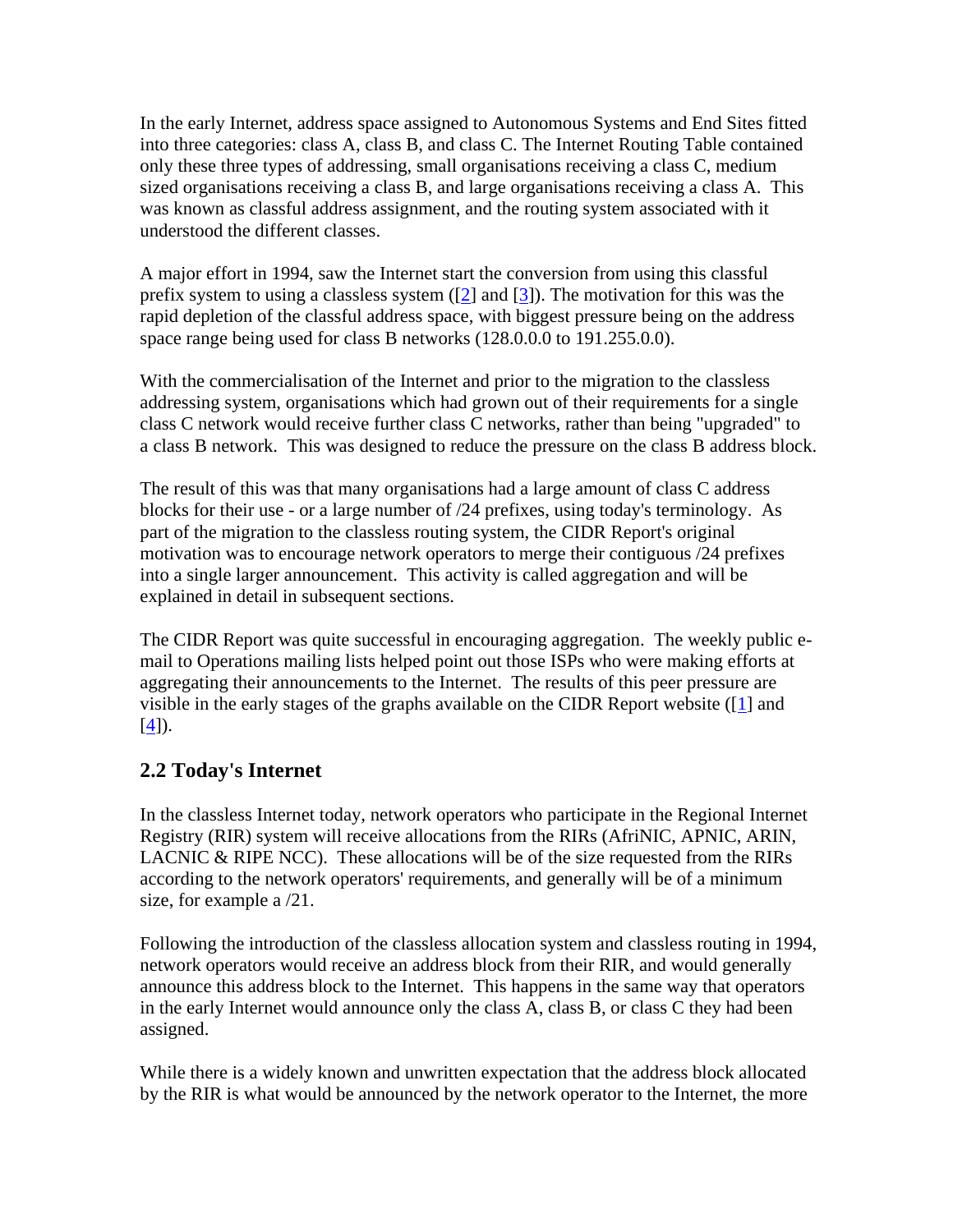common practice today seems to be to still announce /24s (the equivalent of the legacy class Cs). The result is that around 60% of the Internet Routing Table consists of /24 prefixes.

Some of the /24 announcements are undoubtedly caused by traffic engineering efforts for multihoming (an activity recognised as a requirement in the industry by the authors of RFC1519 - [3]). However, the majority can be attributed to ISPs "receiving 32 Class Cs from the RIR" and announcing them as such. (Expected behaviour would be to combine these into a single announcement with a /19 network mask.)

# **3. What is Aggregation?**

Aggregation is the activity of introducing several contiguous IP addresses as a single address block into the IP routing system (using BGP). For example, if an enterprise has received 32 IP addresses from their ISP for numbering the systems on their internal LAN, they would announce these 32 IP addresses to their ISP as a single entity. Each device on the LAN can be represented by the address block, rather than their presence having to be uniquely indicated to the rest of the world.

For example, if the enterprise receives contiguous addresses from 192.0.2.0 to 192.0.2.31, they would announce this to their ISP as 192.0.2.0/27. This format says that the first 27 bits of the IP address is the network portion, with the final five bits being the host portion.

Likewise, on a larger scale, if an ISP has received 4,096 IP addresses from the RIR, for example 10.201.48.0 to 10.201.63.255, they would announce these IP addresses as a single address block to their neighbouring networks, so as 10.201.48.0/20.

Both these examples describe what is known as aggregation. The end network has combined contiguous addresses into a single entity, and this single entity is announced to neighbouring Autonomous Systems.

While these two examples are relatively small scale examples, they indicate the activities of ISPs who participate in the Internet - individual IP addresses are combined into the largest feasible chunk before they are announced to the Internet.

Proxy aggregation is when an ISP, for example, takes contiguous prefix blocks announced to it by other networks (usually by BGP) and aggregates them into a single larger announcement originated from their own network.

# **4. The Internet Routing Table**

There are but a few contributory factors to the size of the Internet Routing Table. These are analysed in turn.

# **4.1 What is Deaggregation?**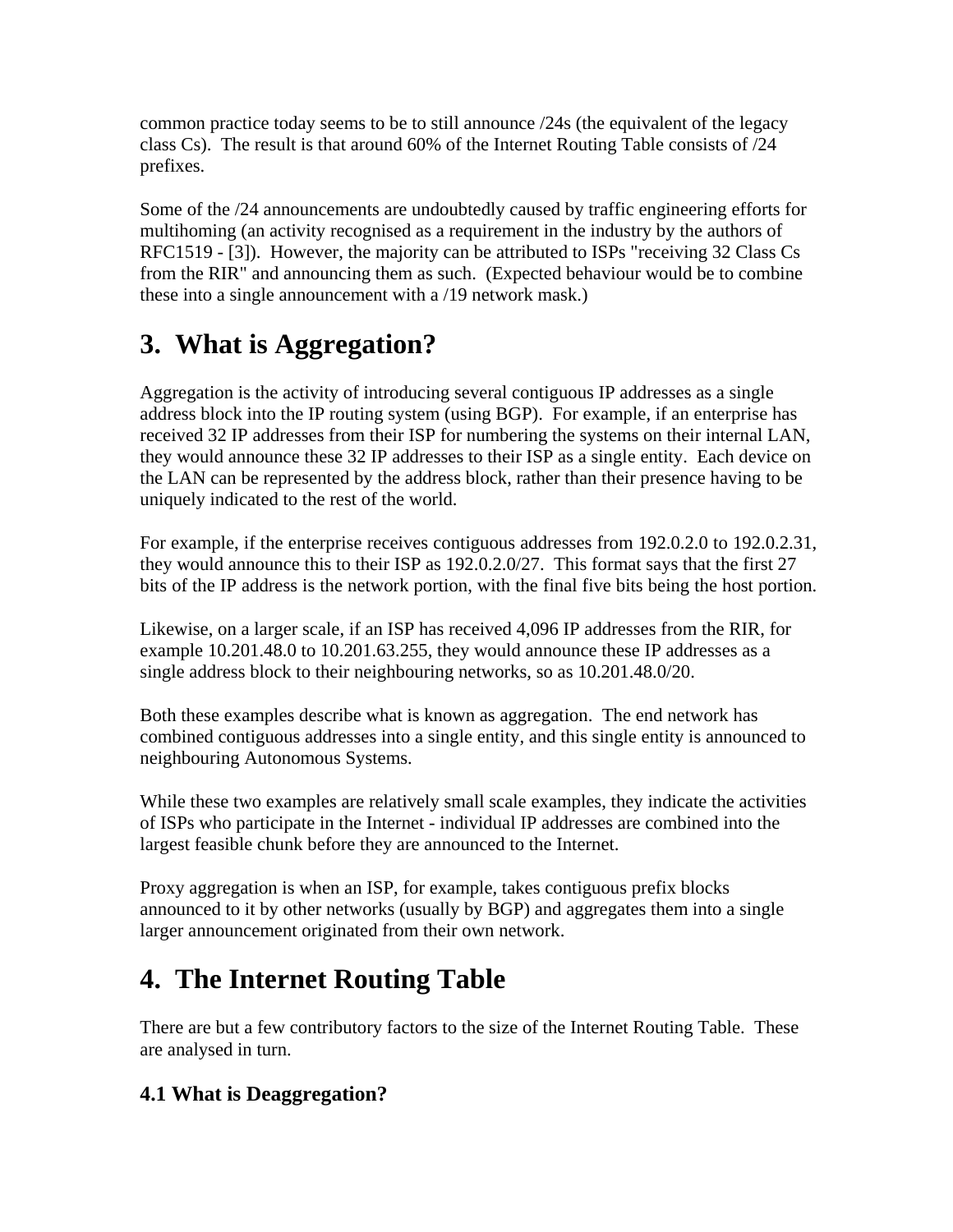The RIRs allocate address space to ISPs in blocks, with the expectation that these blocks are announced to the Internet unaltered. It should be noted that the RIRs have no rules about how this address space should be announced to the Internet. The industry considers it improper for the RIRs to tell ISPs how to announce address space; in the same way that libraries won't tell their readers how to read the books it lends.

However, many ISPs don't announce their allocations as single blocks as they are expected to, preferring to announce their address space in smaller pieces, even as small as /24s. This activity is known as deaggregation.

#### **4.2 General Deaggregation**

There seem to be several reasons for this deaggregation. Some providers claim that they have commercial reasons for doing so; some cite routing system security concerns; others claim it reduces bandwidth wasting virus and miscreant activities against their networks.

Routing system security is a general concern for many providers around the Internet. There is no universally accepted or used system for ensuring that a provider is entitled to originate any address block. (While the Internet Routing Registry was designed to assist with this, its use has never been made mandatory, and the routing system still works well without it.) The result is that some providers work around their concerns about the relative lack of routing system security by simply announcing the smallest acceptable prefix. This means that no other autonomous system can announce more specific versions of the same prefixes thereby causing a denial of service on the legitimate user of the address space. However, the authors are aware of very few such incidents being recorded, so deaggregation for security reasons seems a somewhat overly unfriendly activity compared with the potential risk.

Another claimed reason for deaggregation is the claim that it reduces denial of service attacks and miscreant activities aimed at a service provider network. It is well known that there are many virus and worm ridden systems around the Internet that simply carry out scans of contiguous address blocks (whether routed or not) looking for other systems to infect. This creates a "background noise" of traffic aimed at an address block. In the authors' experience, the announcement of a /16 address block can attract up to 2Mbps of this noise - in developing parts of the Internet, such bandwidth is an expensive proposition for ISPs, so they only announce what they are actually using. As each /24 is consumed by their infrastructure and their customers, they'd announce the /24 to the Internet (and quite often this /24 is not sequential to any previous internal assignments). Even when the original /19 allocation was entirely used, the ISP makes no effort to aggregate it (in their eyes nothing is broken, so doesn't require fixing), with the resulting impact on the size of the global Routing Table.

It is likely that the blanket "we have commercial reasons for deaggregation" claimed by some providers includes concerns about both of the previous scenarios. It is also quite likely that there are other commercial reasons; one example heard in previous years was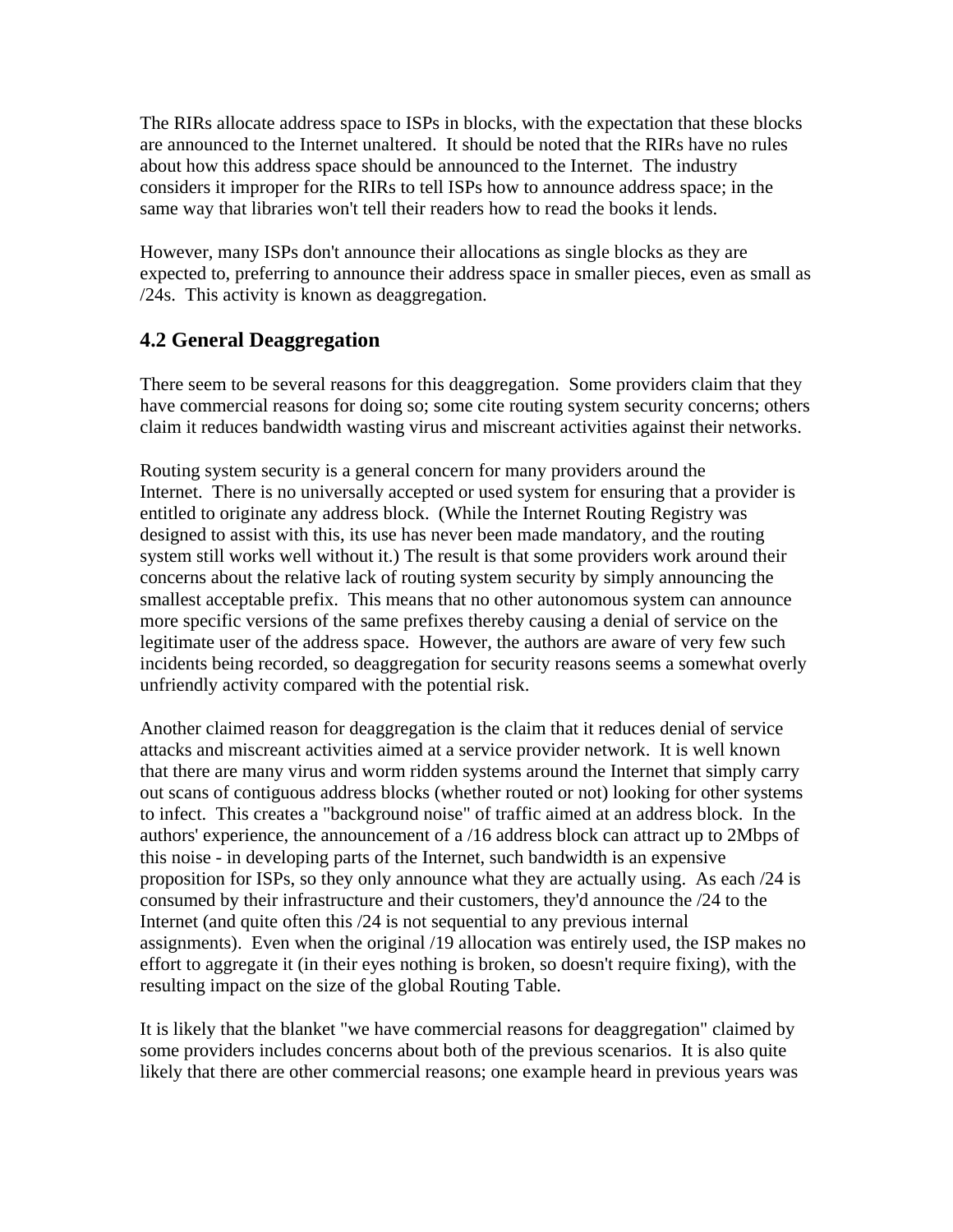that appearing in the top 10 of the CIDR Report was considered a positive reflection on the size and quality of the ISP's business.

## **4.3 iBGP and eBGP**

A further reason for deaggregation seems to be a failure to appreciate the difference between BGP as used inside the SP network (iBGP), and BGP as used for inter-domain routing (eBGP). iBGP is intended to carry all the ISP's customer prefixes and local infrastructure prefixes (hosting LANs, etc), as well as prefixes learned from other SP networks. eBGP is intended to announce reachability between domains, and this can simply be achieved by each ISP announcing the address blocks they have been allocated by the RIRs. Quite often ISPs happily leak their iBGP routing information into eBGP, with the resulting impact on the size of the Internet Routing Table.

Perhaps the most interesting location where the differences between an ISP's iBGP and eBGP can be examined would be at the University of Oregon Route Views project [5]. This project has views of the Internet Routing Table as seen by many different ISPs around the world. Some ISPs choose to send their eBGP view, others choose to send their iBGP view. The Route Views project makes no demands on what should or should not be sent. This then provides an interesting insight into aggregation efforts made by ISPs, the extent of iBGP for some of the larger ISPs, and the filtering efforts made by other ISPs to remove iBGP views received from their peers across the Internet routing infrastructure.

### **4.4 Deaggregation to aid Multihoming**

The need to deaggregate as part of traffic engineering activities for networks who multihome is an oft quoted reason or absolute justification for the size of the Internet Routing Table. It seems that standard multihoming practice these days is to take any address allocation or assignment, chop it into individual /24s, and announce these /24s out of all external network links.

A /24 is chosen for this activity as there is a belief that most ISPs will filter IP prefixes on a /24 boundary (being the size of the legacy class C address), even though there is little evidence to back this belief up, as a cursory glance at the CIDR Report [[1\]](http://test-www.ripe.net/docs/ripe-399.html#Y1#Y1) will show.

Furthermore, the theory behind announcing an address block only as /24s is that this will somehow make multihoming work. In the authors' experience this is not the case, as successful traffic engineering and load balancing is only achieved by announcing appropriate sub-prefixes of an allocated address block depending on traffic levels generated by devices occupying these sub-prefixes.

The result of this scatter gun approach is a further contribution to the increase in the size of the Internet Routing Table.

### **4.5 Legacy Assignments**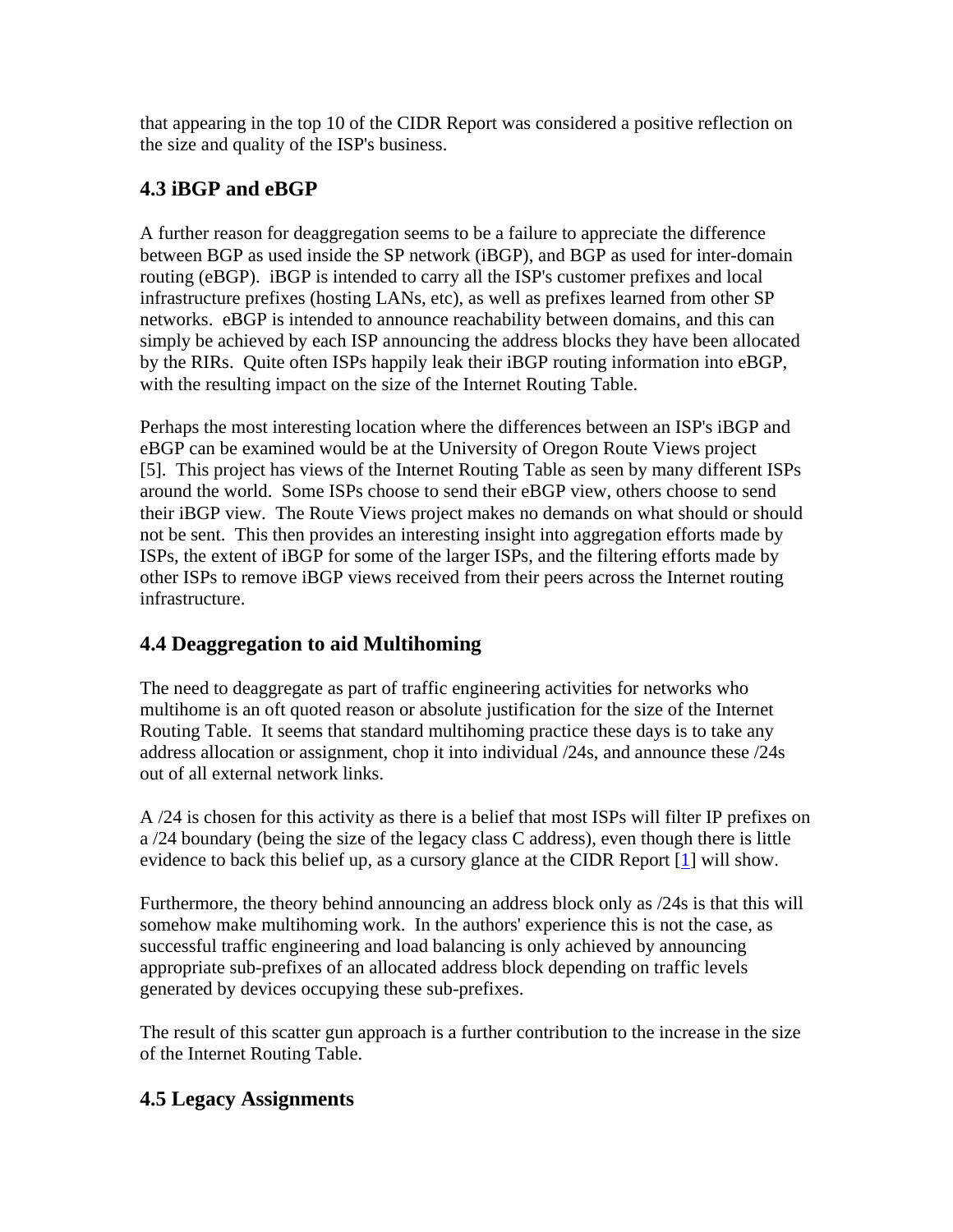Often blamed for the Internet Routing Table size are legacy assignments. These are assignments made by the IANA prior to the establishment of the RIR system. However, the main contributor to the Internet Routing Table from legacy assignments was from the 192/8 block, the first /8 block in the former class C space. After the clean up (where many operators aggregated their classful addresses where possible) post-migration to classless routing, the 192/8 address block has remained at contributing around 5,500 prefixes to the Internet Routing Table. This compares more than favourably with other /8 blocks which the RIRs use for allocations to ISPs, where completed blocks often contribute 8000 or 9000 prefixes each.

Looking into the former class B space (128/8 up to 191/8), there is significant deaggregation in the legacy class B assignments, but more than likely caused by issues discussed in the previous two sections. The same is true for legacy assignments in the former class A space.

# **5. Impacts of the Routing Table Size**

Why should the size of the Internet Routing Table matter? In the discussion so far, little more than prudence has been mentioned in what should be announced to the Internet. But there are many issues facing Autonomous Systems participating in the Internet today.

# **5.1 Router Memory**

Throughout the history of the Internet, routing equipment vendors have specified routing equipment to be sufficient for the networks of the day. In the rapidly growing Internet, this has caused anguish for operators at various stages. A rapidly growing Internet has seen routers with sufficient memory to carry the full table one year become obsolete the following year; even with the router being upgraded to maximum memory it still has not sufficient capacity to store the table as it stands.

Newer model routers with larger memory are the natural replacements, meaning a very short shelf life of a router compared with other components in the Internet. These equipment upgrades result in upheaval in the service provider networks.

### **5.2 Router Processing Power**

Another resource under pressure is that of the router CPU (control plane). The larger the Internet Routing Table is, the longer it takes the router CPU to process on initial establishment of the BGP session with neighbouring Autonomous Systems, and the more time the router CPU requires to process changes in this Routing Table due to topology changes. Faster CPUs reduce this time, so the network operator is faced with having to upgrade router CPUs, often by fork-lift upgrades (swapping entire chassis), just to keep the same routing performance within their network.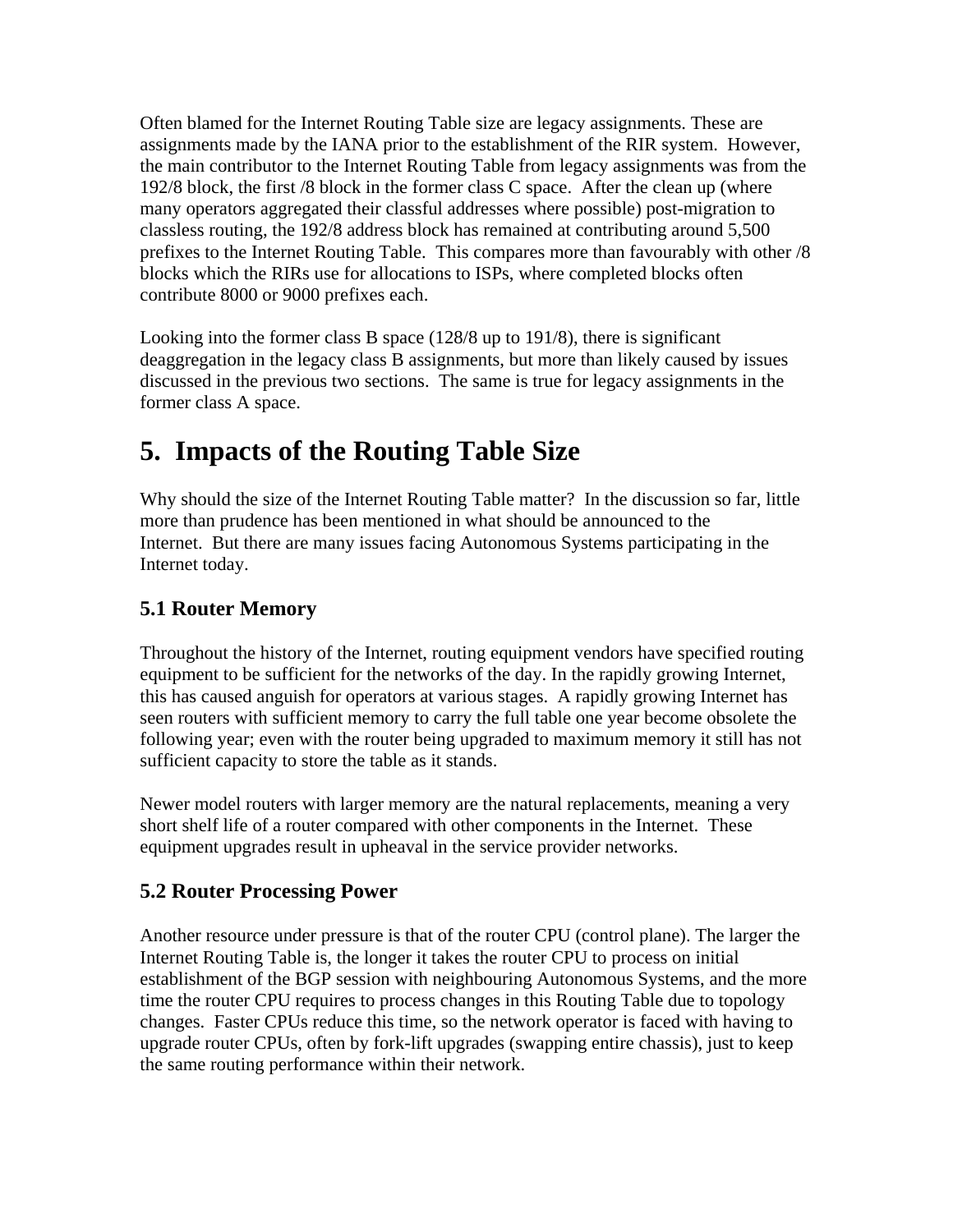A typical scenario was presented in [\[6](http://test-www.ripe.net/docs/ripe-399.html#Y6#Y6)] following a request to provide a prediction on the size of routers needed in five years time - the shelf life of existing router hardware is reducing with the increasing size of the table and the increasing number of routing information updates being seen on the Internet.

### **5.3 Routing Convergence**

Routing convergence is when the network has finally figured out the best path to a particular destination. It needs to happen every time a route is withdrawn or reannounced; this computation takes time.

The two keys factors affecting the time it takes for routing to converge are the router CPU and routing table size. The more prefixes there are in the Internet Routing Table, the more work a router will have to do to find the new routes. This time can be reduced by using a faster CPUs, usually by going to the expense and inconvenience of upgrading the control plane; replacing the entire router chassis (so-called fork-lift upgrade) introduces even greater costs for the operator, not to mention the impact of network down-time. The alternative is by reducing the size of the Internet Routing Table through aggregating prefixes into as few announcements as possible.

Slow convergence means slow recovery in the event of network failure, and results in a much more customer visible network issue.

## **5.4 Network Performance**

The performance of the network is something that network operators don't consider has anything to do with prefix announcements to the Internet.

However, it is relatively easy to demonstrate that failure to announce the aggregate makes the overall Internet experience of the end users of the local network somewhat poorer than if the aggregate was announced.

A typical and common situation that the authors have encountered is where a network operator announces prefixes in their internal BGP out to the Internet (by external BGP). Customer prefixes are injected into the internal BGP when the link to the customer is active, and then withdrawn when the link to the customer is inactive. The problem with leaking the internal BGP out to the Internet is that these customer prefixes have to be withdrawn from all the routers which carry the full Internet Routing Table across the entire Internet. And this withdrawal does not happen instantly [\[7\]](http://test-www.ripe.net/docs/ripe-399.html#Y7#Y7) or uniformly, with the attendant problems this causes. When the customer link returns, their prefix is re-injected into their provider's internal BGP, and then further announced out to the Internet. The propogation of the out-bound announcement again doesn't happen instantly.

The result of all this is that the End User sees the Internet as being not immediately available once their link returns. Support calls to their service provider are handled negatively because as far as the service provider is concerned there is nothing wrong.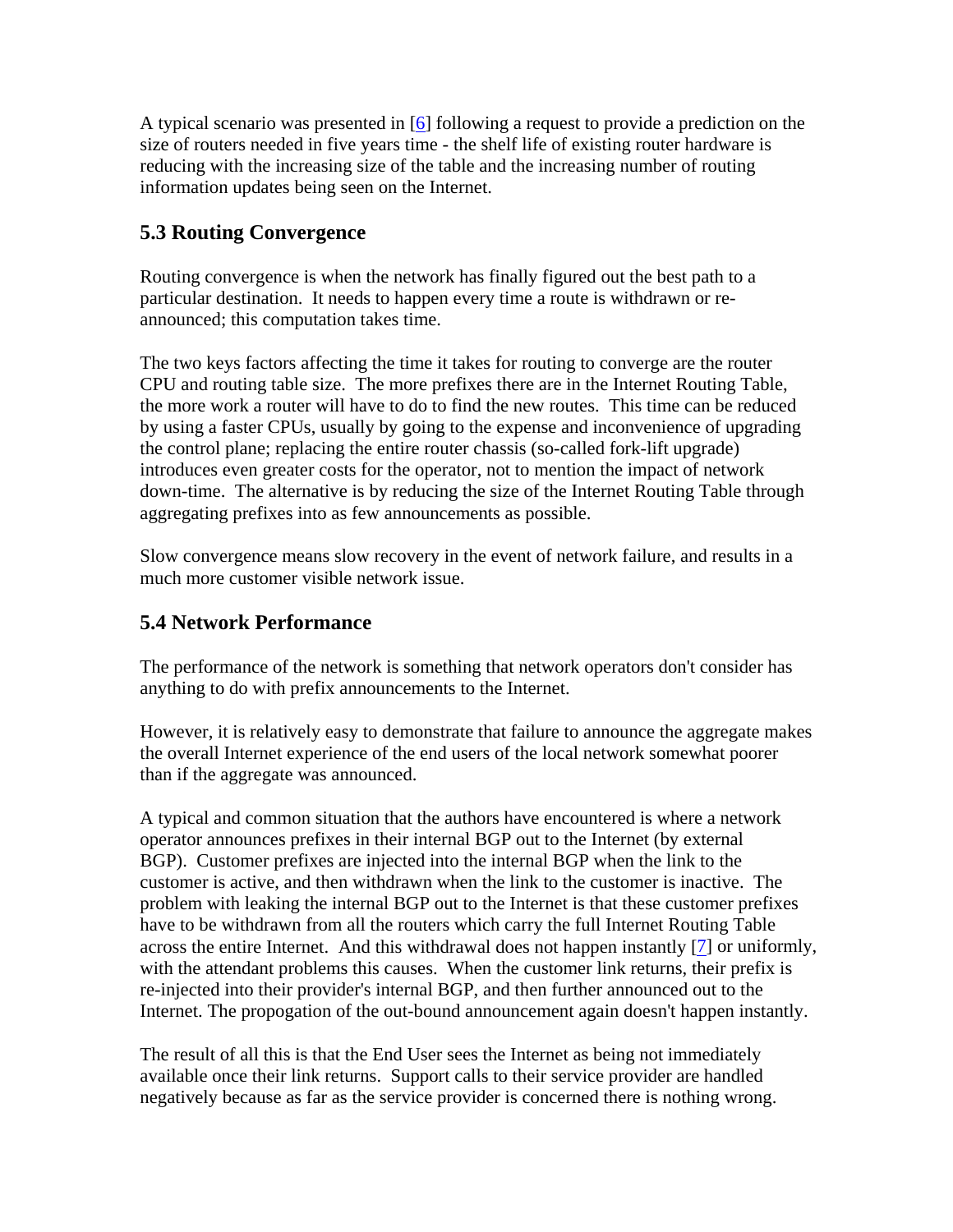If the service provider had not leaked their internal BGP to the Internet, but instead announced their aggregate and any necessary traffic engineering sub-prefixes, their customer would not have seen the delays in the restoration of usability of their Internet connection.

# **6. Solutions**

Various solutions to the problem of the growth of the Internet routing table have been proposed and attempted over recent years.

# **6.1 The CIDR Report**

The CIDR Report originally was one technique employed to hold the Internet Routing Growth in check. The idea behind the CIDR Report was to encourage ISPs to aggregate. Its effectiveness was primarily through peer pressure, naming and shaming. It was effective in the early years of the migration from classful to classless Internet, but in recent years, there is some evidence of ISPs using their prominent position in the CIDR Report as positive marketing regarding their status and influence in the Internet!

In recent years the CIDR Report has been greatly enhanced over the early reporting tool, with the associated website [\[1\]](http://test-www.ripe.net/docs/ripe-399.html#Y1#Y1) having a user interface to allow network operators to check their aggregation efforts. The CIDR Report even includes a tool which will take the routing table view it has for a particular ASN and suggest aggregation possibilities. There is little reason for any network operator to be unaware of their announcements to the Internet Routing Table, and also little excuse for them not knowing how to improve their aggregation efforts.

# **6.2 Filtering**

Another technique employed is the filtering on the RIR minimum allocation sizes per address block allocated by the IANA to the RIRs. For example, if an RIR's smallest allocation from a particular /8 block was a /21, the network operators would filter routing announcements received from external networks such that prefixes smaller than the /21 would be rejected. One positive result is that operators announce larger prefixes (and even their aggregate blocks) to get around these filters.

Effects of general prefix filtering can be seen on the CIDR Report website  $[4]$  $[4]$ , which has views of the full Internet Routing Table as seen from many different Autonomous Systems.

It's not clear how many network operators employ filtering based on RIR minimum allocation sizes, nor is it clear if such filtering is completely useful in achieving its intention of limiting routing table size. Very clearly, if a network operator has received the minimum allocation from their RIR, their ability to traffic engineer for multihoming is somewhat restricted - they cannot subdivide their address block for traffic engineering purposes if their upstream provider filters on the RIR minimum allocation boundaries.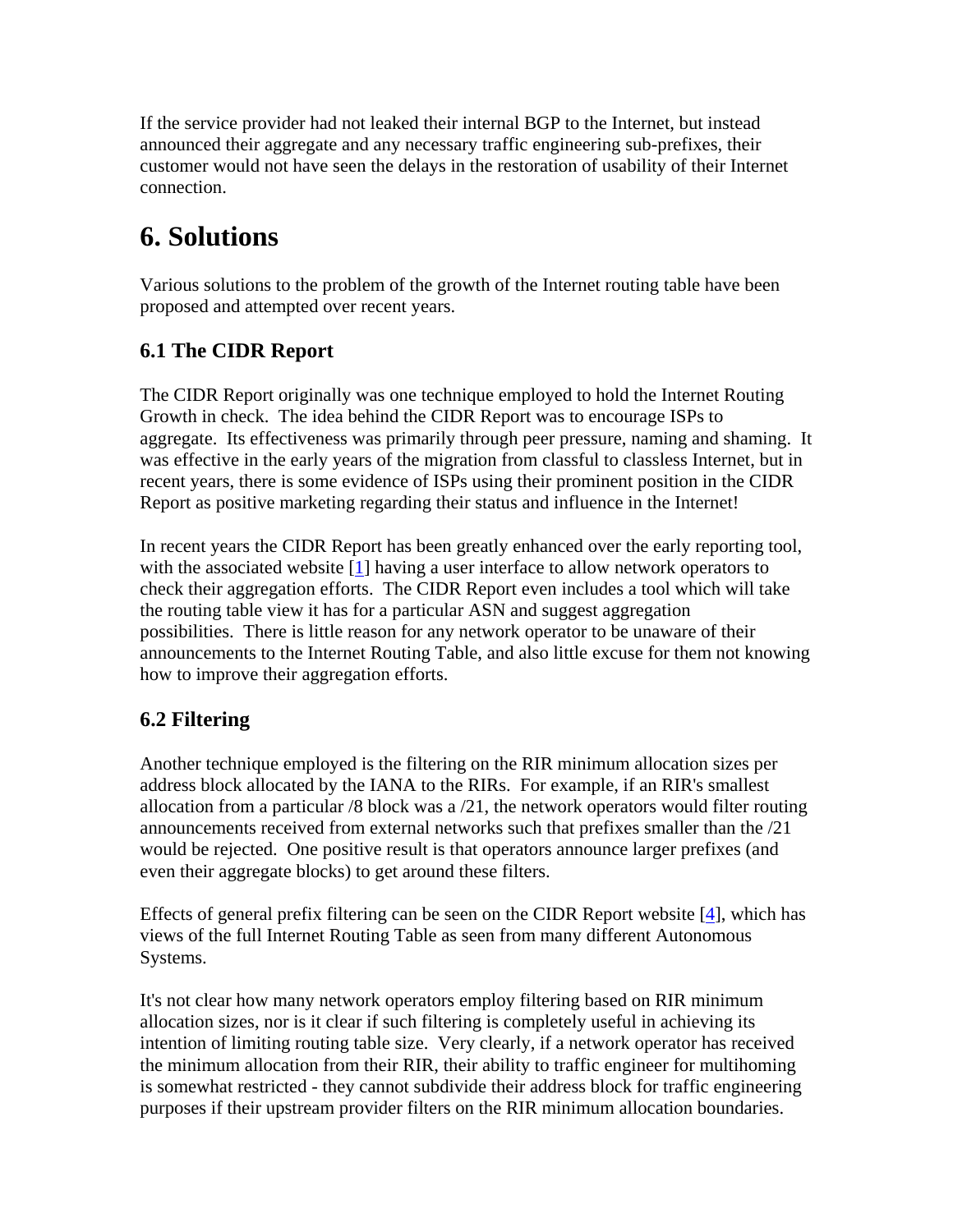### **6.3 The "CIDR Police"**

In the late 90s and early 00s, a small group of volunteers analysed the various routing table announcement reports, and gave their time freely to work with ISPs who were announcing more prefixes than they apparently needed to [\[8](http://test-www.ripe.net/docs/ripe-399.html#Y8#Y8)]. They would look for ISPs announcing contiguous /24 prefixes, and suggest that merging these into a single larger announcement would be beneficial to the Internet Routing Table. This met with varying levels of success, ranging from cooperation and appreciation to hostility and even abuse from the network operators concerned.

Around the time of the Internet "bust" in 2001, the volunteers behind the "CIDR Police" effort moved on to other priorities facing them. While recent years have seen some discussion about restarting the "CIDR Police" effort, nothing has yet materialised at the time of writing.

### **6.4 BGP Features**

The Internet community (mainly the ISPs and the equipment vendors) have also worked to add features within BGP to assist with aggregation efforts. These are discussed in turn.

### **6.4.1 The NO\_EXPORT BGP Community**

The first aid for multihoming and prefix aggregation came in the form of the NO\_EXPORT BGP Community, described as part of the BGP Community Attribute specification [\[9](http://test-www.ripe.net/docs/ripe-399.html#Y9#Y9)]. A prefix tagged with this community would not be advertised by one eBGP speaker to another.

The idea is that a service provider would leak sub-prefixes to their upstream or peer provider to aid with traffic engineering; but tag these sub-prefixes with the "no\_export" community to indicate to their upstream that these sub-prefixes should not be announced to any other autonomous system. Many providers use this community for traffic engineering purposes, but the usage is perhaps not as widespread as it could be.

#### **6.4.2 The NOPEER BGP Community**

The next aid to assist with the traffic engineering and aggregation quandary was the NOPEER BGP Community. This was introduced relatively recently [[10\]](http://test-www.ripe.net/docs/ripe-399.html#Y10#Y10), but has had no support from the equipment vendors (no known implementations), and apparently little demand from any Internet Service Providers.

The idea here is that a service provider who wishes to deaggregate to support traffic engineering for multihoming would tag such "traffic engineering" sub-prefixes with the NOPEER community. Upstream ISPs would then propagate or discard these prefixes depending on whether the eBGP relationship would be deemed as a peer or not.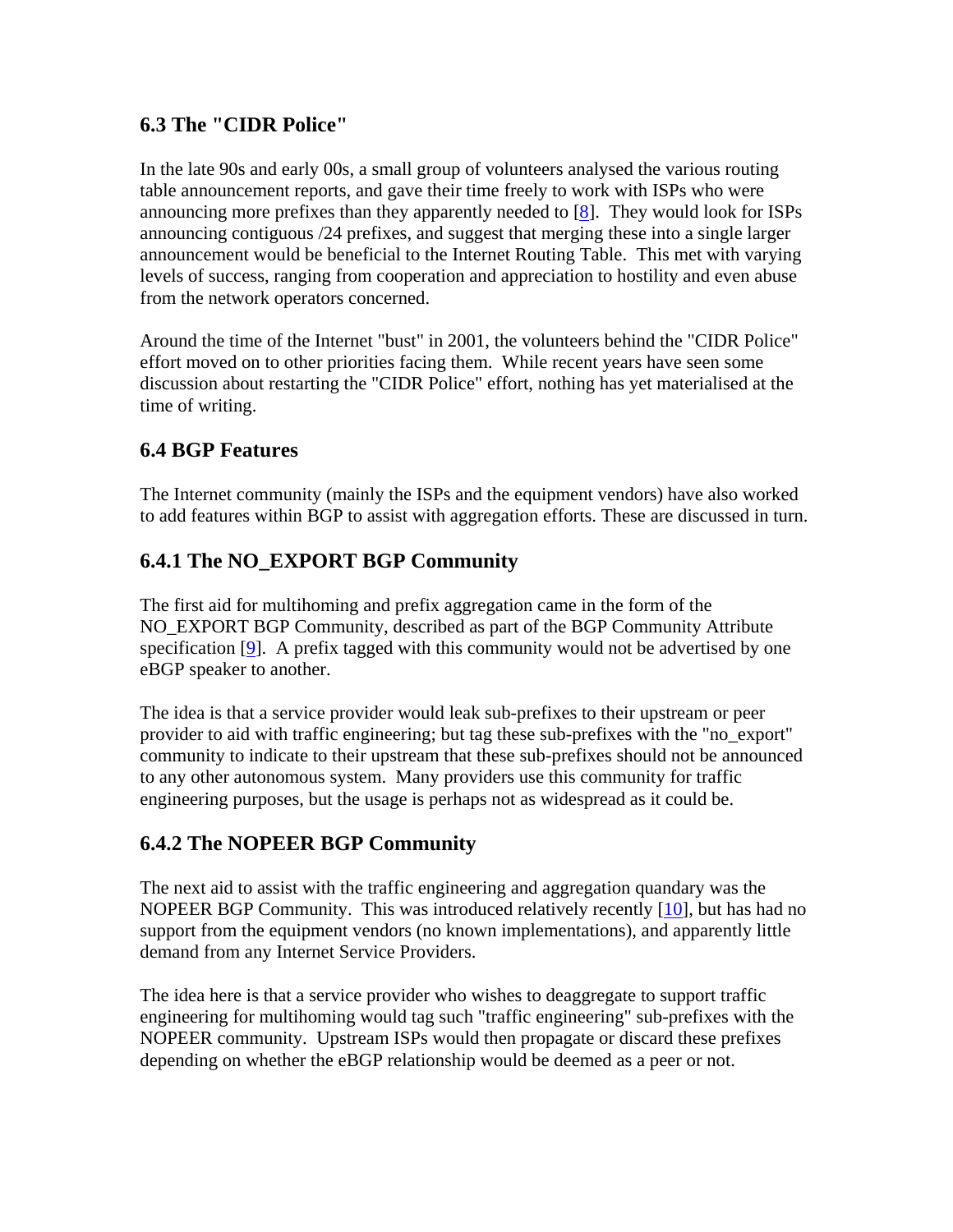Internet Service Providers generally have three types of relationships with other providers in the Internet: upstream, bi-lateral peer, or customer. Support of the NOPEER community would be provided by the providers indicating in their router configurations whether the BGP peering was with an upstream, bi-lateral peer, or customer. Upstream and customer BGP peerings would see the NOPEER tagged prefixes being propagated on the peering, whereas bi-lateral peerings would see the NOPEER tagged prefixes being discarded. This allows the edge provider attempting to carry out traffic engineering do so all the way to the "Internet core", but not see the "Internet core" having to carry the subprefixes being required for this traffic engineering.

There are estimated to be around ten service providers at the core of the Internet who have a no-fee peering relationship with each other  $[11]$  $[11]$ , and with the bulk of the Internet's ASNs appearing at the edge rather than the transit core, the impact of the edge providers using the NOPEER community with attendant support in the transit core could be quite significant on the size of the routing table as seen at the "Internet core".

### **6.4.3 The "AS\_PATHLIMIT:" Attribute**

The latest contribution to assist with traffic engineering needs for multihoming ISPs has been the proposal to introduce an AS\_PATHLIMIT attribute [[12\]](http://test-www.ripe.net/docs/ripe-399.html#Y12#Y12).

The idea here is to restrict the propagation of a prefix to a particular AS radius, as determined by the value of the AS\_PATHLIMIT attribute. The attribute contains the maximum number of ASNs that can appear in the AS path (as well as the ASN which introduced the attribute). Each AS would compare the value of the attribute with the number of ASNs in the AS\_PATH. If the number of ASNs in the AS\_PATH is greater than the value of the AS\_PATHLIMIT, the prefix would not be processed internally in the network, or propagated to eBGP peers. This would allow service providers to do localised traffic engineering with out other providers at more distant points in the Internet having to see those specific traffic engineering prefixes.

### **6.4.4 Provider-Specific Communities**

Many transit providers permit their customers to use BGP communities to signify a degree of prefix propagation greater than NO\_EXPORT, but less then permitting it into the global routing tables. This often includes options such as "all regional peers", "all peers" (but not their transit providers), or in some cases even just specific peers with which the customer is multihomed.

Provider-specific communities are usually documented either on the provider's website, or sometimes as part of the Route Object within the Internet Routing Registry system. The community values are not coordinated, although several ISPs do attempt to use similar values to achieve the same effect, following the spirit of RFC1998  $[13]$  $[13]$ describing InternetMCI's community usage in the mid 90s. Known examples of provider-specific communities are documented at [[14\]](http://test-www.ripe.net/docs/ripe-399.html#Y14#Y14).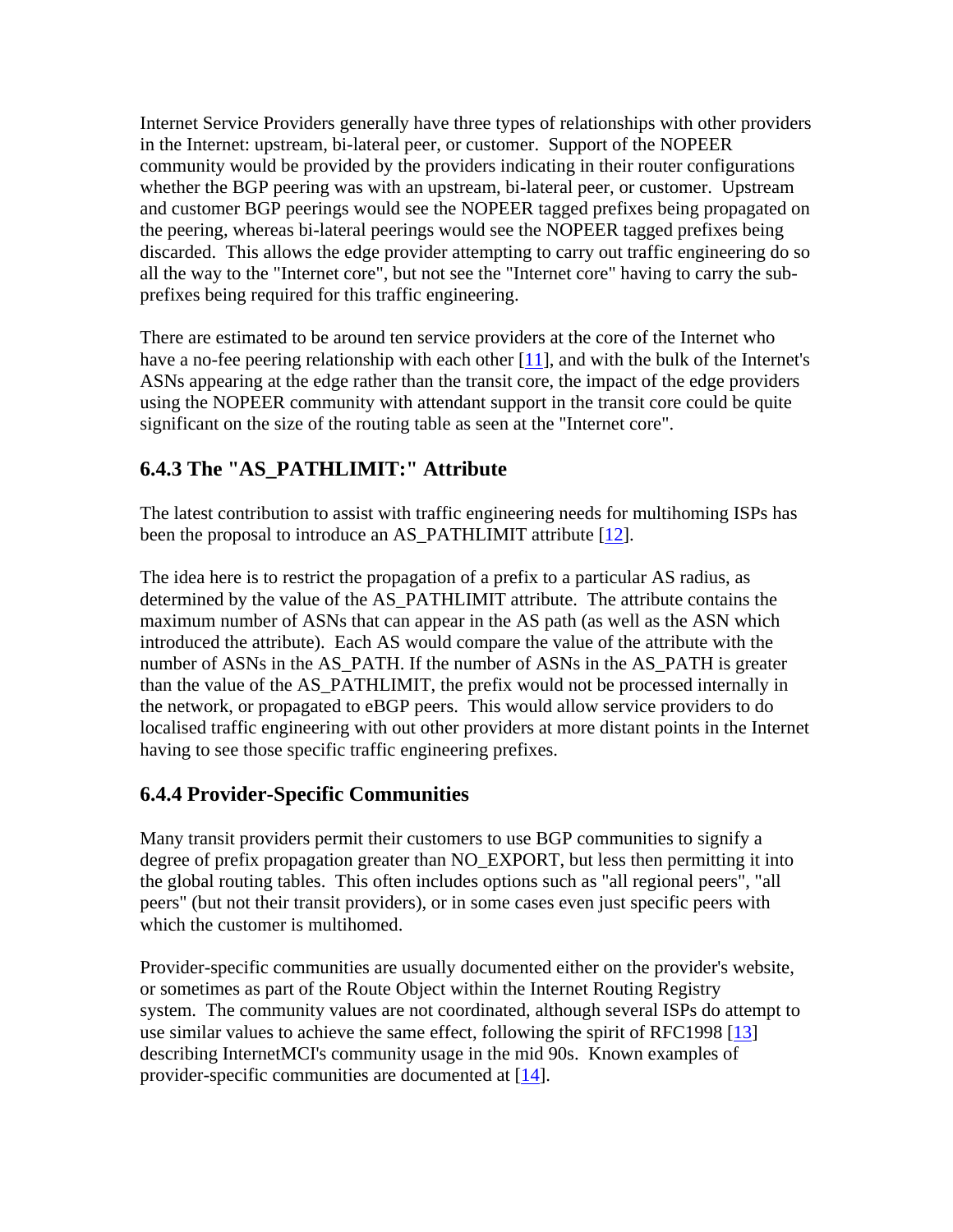Care needs to be taken to ensure that BGP policies on routers are carefully maintained, as route propagation needs to match the intent of the community. Unintended leakage of routes can propagate into the global routing tables, negating the intent of this form of restricted propagation.

# **7. Recommendations**

The latter part of this document describes the RIPE Routing Working Group recommendations for making routing announcements to the Internet. It is hoped and expected that all network operators will follow these recommendations so that the growth of the Internet Routing Table is kept in check, and will only be as much as is absolutely essential.

### **7.1 Initial Allocations**

When the network operator receives an IP address allocation from the RIR or an assignment from their upstream ISP, the expectation of the entire Internet community is that these IP addresses are combined into the largest feasible block and announced as such to the rest of the Internet.

For example, if a network operator receives a /21 from their RIR, they should configure BGP to announce only this /21 to neighbouring Autonomous Systems.

### **7.2 Subsequent Allocations**

Whenever possible, the RIRs attempt to make allocations to their LIR members which are contiguous with previous allocations. When the network operator receives a new allocation or assignment which is the same size as the original allocation and is contiguous with it, they should combine the two address block and announce them as an aggregate.

For example, suppose a network operator was originally allocated a /21 and now receives the neighbouring /21. If the two /21s fall on the correct bit boundary, they can be combined into a /20. They should then announce this /20 to their neighbouring ASNs, and remove the announcement of the original /21.

If the subsequent allocation is not contiguous, or is contiguous but falls foul of bit boundaries, or is of a different size to the previous allocation, then there is no aggregation which can be carried out and the network operator should announce the two address blocks separately.

### **7.3 Multihoming**

If the network operator has a multihomed network, they will have a requirement to subdivide their address block (or blocks) to aid traffic engineering. If the operator needs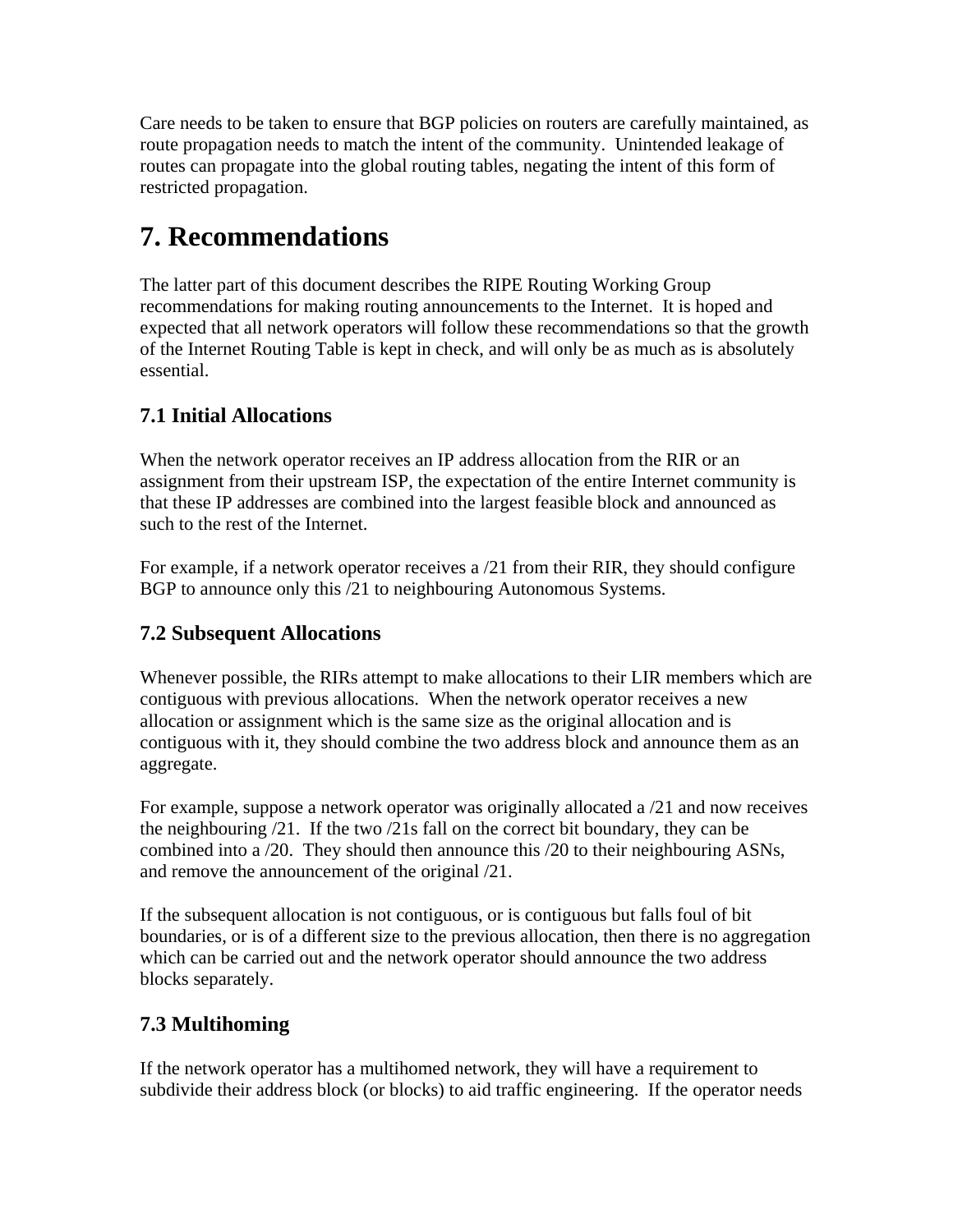to do this, they must still announce their address block, as without this announcement they will get no backup should the alternative link or links fail. The subdivision of this address block should be done prudently - tutorials have been presented at various network operations fora over the last few years explaining how this could be done, achieving maximum traffic engineering effect but with out harshly impacting the Internet Routing Table  $[15]$ .

### **7.4 BGP Enhancements**

The various BGP enhancements described in [Section 6.4](http://test-www.ripe.net/docs/ripe-399.html#64#64) should also be considered where appropriate, and where supported by the router vendors. Most of the ISPs outside the transit core will find a use for the NO\_EXPORT and NOPEER BGP Communities, as well as the new "AS\_PATHLIMIT BGP:" Attribute, allowing them to limit the number of traffic engineering related sub-prefixes being propagated across the Internet.

### **7.5 Proxy Aggregation**

Proxy aggregation needs to be handled very carefully. Aggregating announcements originated by other ASNs can lead to undesirable effects, especially with the traffic engineering desires of the other ASNs, and with "black-holing" their traffic in the event of link failure. Proxy aggregation only makes sense when the network operator has ascertained that the aggregation will not impact the operations of the affected networks (for example, the affected network may be multihomed onto the same upstream provider only).

### **7.6 IP version 6**

While these recommendations have focused entirely on the IPv4 Internet, they are equally applicable to the use of IPv6. Participation in the IPv6 Internet is no different from participation in the IPv4 Internet, and the expectations on networks or Autonomous Systems are exactly the same in both cases.

# **8. Conclusion**

Aggregation is a necessary activity for network operators participating in today's Internet. What was taken for granted following the migration to the classless Internet in the early 90s no longer seems to be a standard activity for most network operators. The result is rampant growth of the Internet Routing Table, causing issues which impact every participant in the Internet.

BGP analysis activities such as those at  $[16]$  $[16]$  show the potential savings on the size of the Internet Routing Table - and these savings are potentially significant, anything from 30% to 50% depending on the measurements made and the view of the Internet Routing Table being used.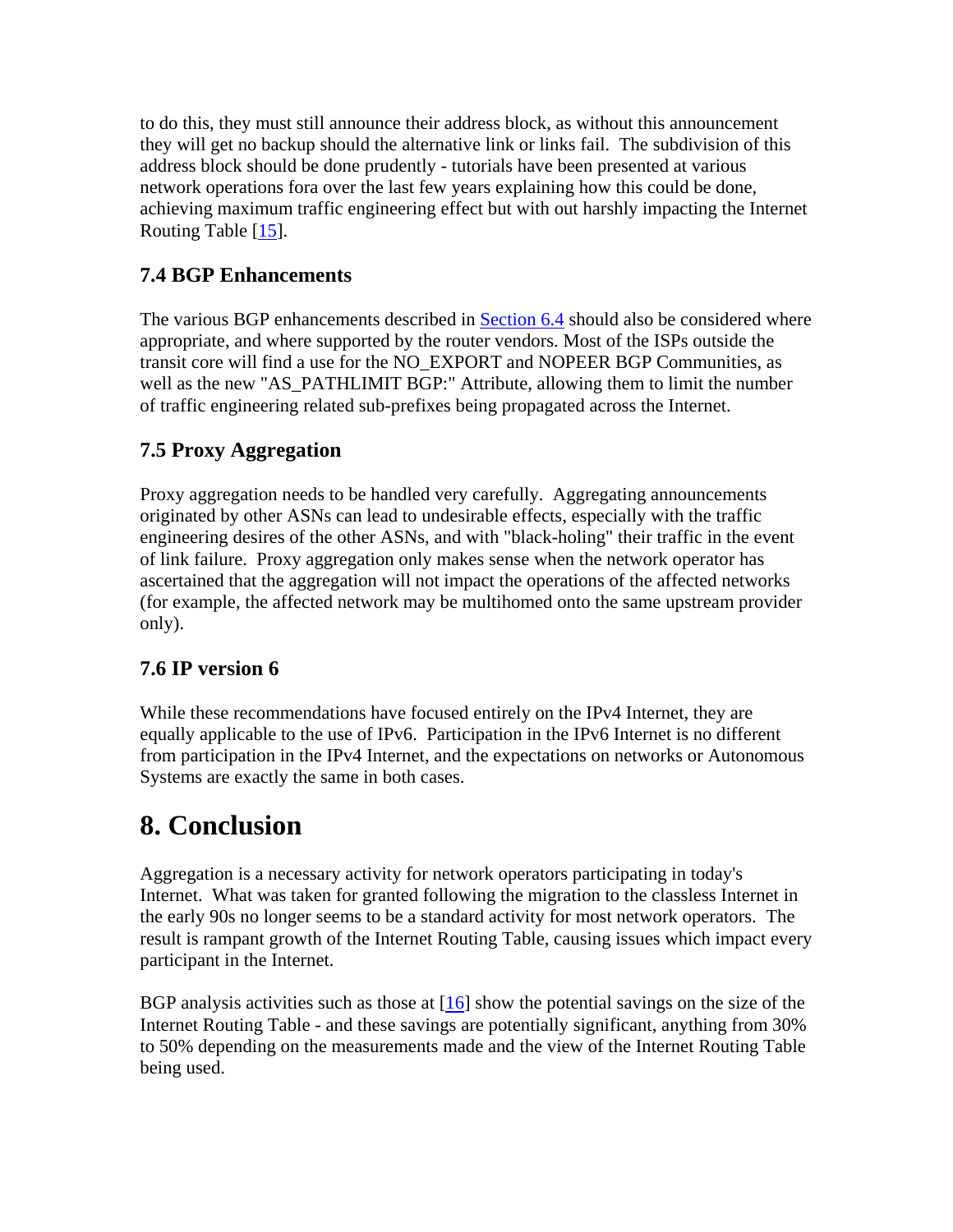# **9. Acknowledgments**

Thanks to the LINX membership for the original idea (LINX's experiment with a Routing Aggregation Policy [[17\]](http://test-www.ripe.net/docs/ripe-399.html#17#17)) and to Mike Hughes for the initial text which formed the basis of this document. Thanks to Leo Vegoda, Geoff Huston, Gaurab Raj Upadhaya and Duncan Rogerson for their helpful comments and suggestions.

# **Y. References**

**[1] [The CIDR Report](http://www.cidr-report.org/) |** Original Idea: Tony Bates | Maintained by: Geoff Huston

**[2] [RFC1518 - An Architecture for IP Address Allocation with CIDR](http://www.rfc-editor.org/rfc/rfc1518.txt)** | Tony Li and Yakov Rekhter

**[3] [RFC1519 - Classless Inter-Domain Routing \(CIDR\): an Address Assignment and](http://www.rfc-editor.org/rfc/rfc1519.txt)  [Aggregation Strategy](http://www.rfc-editor.org/rfc/rfc1519.txt)** | Vince Fuller, Tony Li, Jessica Yu and Kannan Varadhan

**[4] [Routing Table Status Report](http://www.apnic.net/meetings/19/docs/sigs/routing/routing-pres-huston-routing-table.pdf)** | Geoff Huston - APRICOT 2005/APNIC 19

**[5] [The Route Views Project](http://www.routeviews.org/)** | University of Oregon

**[6] [Routing Update](http://www.apnic.net/meetings/21/docs/sigs/routing/routing-pres-huston-routing-update.pdf)** | Geoff Huston - APRICOT 2006/APNIC 21

**[7] [Delayed Internet Routing Convergence](http://www.acm.org/sigs/sigcomm/sigcomm2000/conf/paper/sigcomm2000-5-2.pdf)** | Craig Labovitz, Abha Ahuja, Abhijit Bose and Farnam Jihanian - Sigcomm 2000

**[8] [CIDR Police - Please Pull Over and Show Us Your BGP Announcements](http://www.nanog.org/mtg-0302/pdf/cidr.pdf)** | Barry Greene and Hank Nussbacher - NANOG 27

**[9] [RFC1997 - BGP Communities Attribute](http://www.rfc-editor.org/rfc/rfc1997.txt)** | Ravi Chandra and Paul Traina

**[10] [RFC3765 - NOPEER Community for Border Gateway Protocol \(BGP\) Route](http://www.rfc-editor.org/rfc/rfc3765.txt)  [Scope Control](http://www.rfc-editor.org/rfc/rfc3765.txt)** | Geoff Huston

**[11] [AS Path Analysis](http://www.sanog.org/sanog8/presentations/sanog8-aspath-analysis-vijay.pdf)** | Vijay Kuhmar Adhikari, Gaurab Raj Upadhaya and Bill Woodcock - SANOG 8

**[12] [AS-PATHLIMIT Attribute](http://www.ietf.org/internet-drafts/draft-ietf-idr-as-pathlimit-02.txt)** | Joe Abley, Tony Li and Rex Fernando

**[13] [RFC1998 - An Application of the BGP Community Attribute in Multihome](http://www.rfc-editor.org/rfc/rfc1998.txt)  [Routing](http://www.rfc-editor.org/rfc/rfc1998.txt)** | Enke Chen and Tony Bates

**[14] [BGP Community Guide](http://www.onesc.net/communities/)**

**[15] [BGP Multihoming Techniques](http://www.nanog.org/mtg-0510/pdf/smith.pdf)** | Philip Smith - NANOG 35